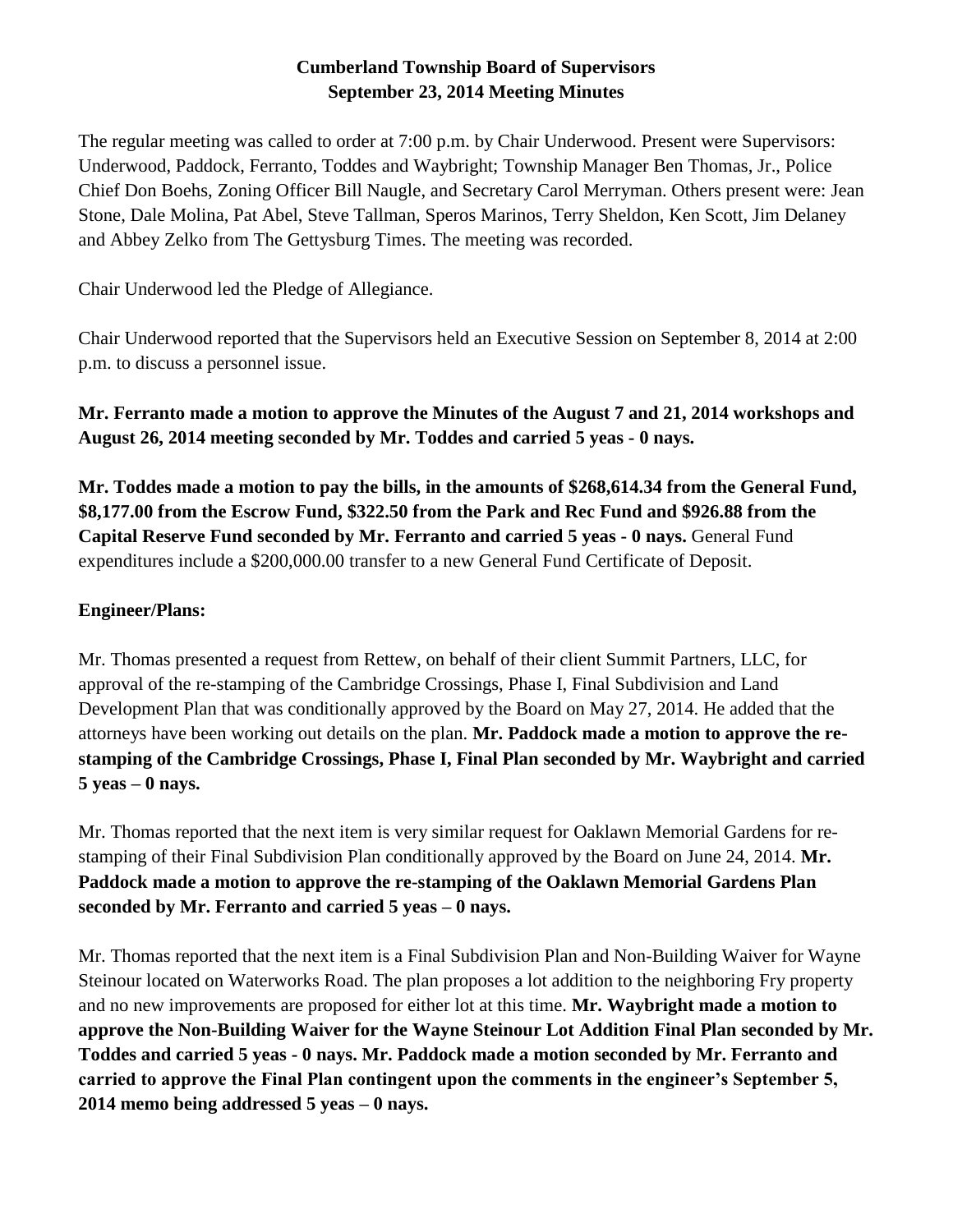Mr. Thomas reported that the Shirley Rudisill Final Subdivision Plan, located on Biglerville Road, proposes the subdivision of a 1.18 acre parcel with an existing residence into two lots. He added that the newly created lot will be used for a new building lot, will be served by public water and sewer and there is a Sewage Planning Exemption that needs action to be forwarded to PaDEP for their approval. Cumberland Township Authority has provided a "willingness to serve" letter to go to PaDEP with the Sewage Planning Exemption. **Mr. Waybright made a motion to approve the Sewage Planning Exemption to be forwarded to PaDEP for their approval seconded by Mr. Toddes and carried 5 yeas - 0 nays. Mr. Toddes made a motion to approve the Shirley Rudisill Final Plan seconded by Mr. Paddock and carried 5 yeas – 0 nays, contingent upon the comments in the engineer's September 17, 2014 memo being addressed.**

### **Public Comment:**

Mr. Speros Marinos, 912 Baltimore Pike, reported that they are not selling their property to have it come off of the tax rolls and if that ever happened they would do their best to make sure that the Township is compensated. He also thanked Chair Underwood for doing what is best for the taxpayers in regards to no regionalization of the Police Department and mentioned the 265<sup>th</sup> Anniversary of the Township and upcoming Open House being held on October  $13<sup>th</sup>$ . He also asked that the Township's Zoning be updated.

### **Police Report:**

Police Chief Don Boehs presented a written and oral report of police activities for the month of August including: 364 complaints, 114 traffic stops, 69 combined arrests, 4 traffic accidents, 29 targeted enforcements and 11,250 patrol miles. He added that they assisted other agencies 16 times and they were assisted twice. Police Chief Boehs also reported that there will be a Drug Take-Back this weekend at the Gettysburg Area Rec Park and there is a Drug Take-Back box located in the lobby of the Police Department.

### **Active Business:**

Mr. Thomas reported that the Supervisors need to approve the 2015 Minimum Municipal Obligations (MMO) for the Police and Non-Uniformed Pension Plans for budgeting purposes as follows:

### **Police Pension Plan MMO in the amount of \$144,969.00**

## **Non-Uniformed Pension Plan MMO in the amount of \$59,813.00**

Mr. Thomas reported that the Township does receive funds from the Commonwealth of Pennsylvania to help support the Pension Plans and in 2014 we are to receive \$102,000.00. **Mr. Ferranto made a motion to approve the 2015 MMO's in the amounts stated above, seconded by Mr. Toddes and carried 5 – yeas – 0 nays.**

**Solicitor:** No report.

## **Committee Reports and comments from Board Members:**

Mr. Toddes reported that the new tractor was delivered for the Gettysburg Area Recreation Authority (GARA) and the lease agreement has been signed.